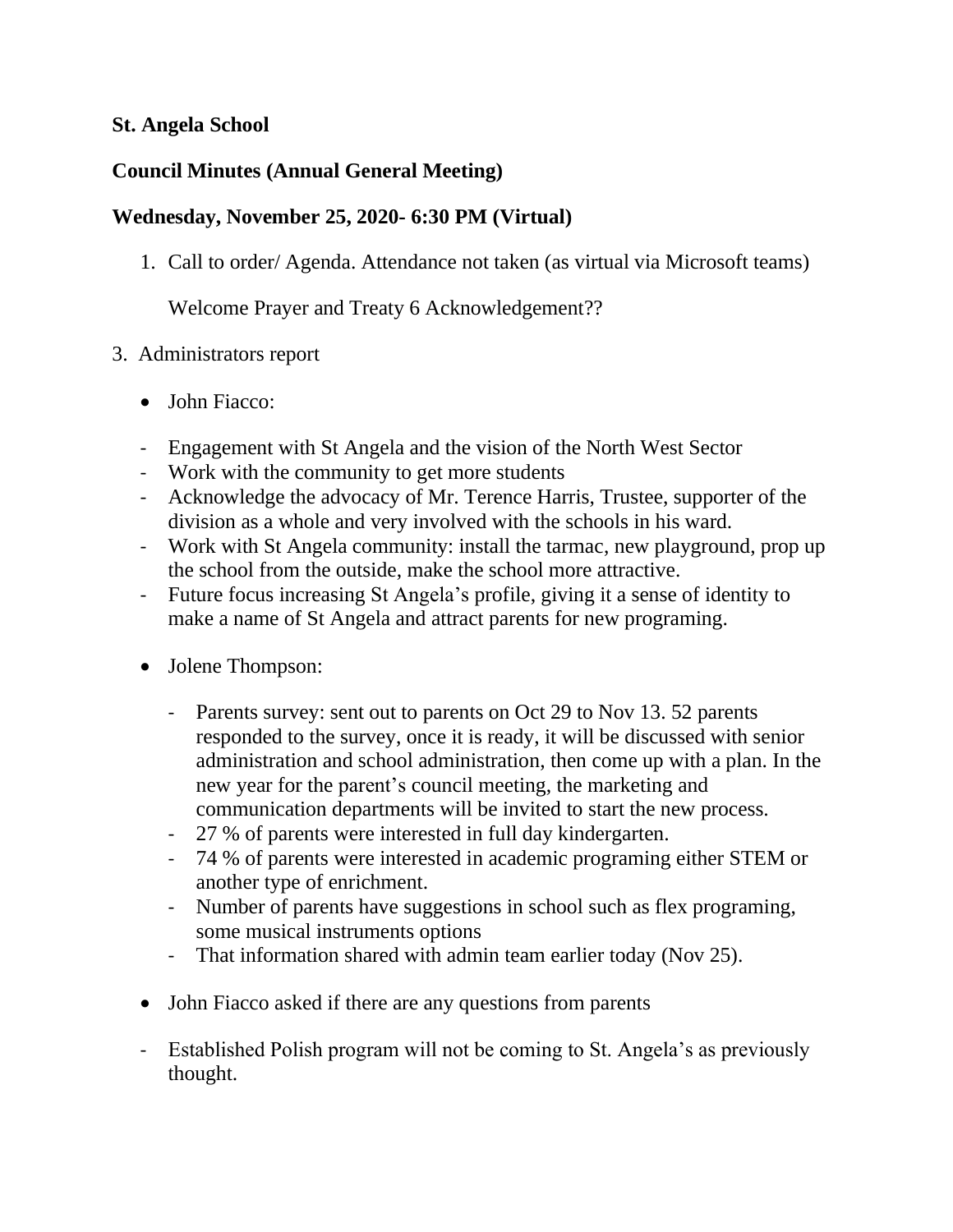• Terence Harris:

- Meeting with Principal Mrs. Maas and Mrs. Catherine Wojcichowsky about the math up program

- Recruitment of new superintendent Mr. Robert Martin

- Major changes: funding model and the loss of some preschool programs and high school completion

- Covid 19 and school closure and near normal reopening

- Developing robust plans and to readapt to the near normal

- Offering the online learning option

- 35% of St Angela students chose the virtual learning

- 50% of schools in Edmonton Catholic have been impacted by Covid 19.
- 5% of the population was infected and 10% have been impacted by isolation.
- No significant in school spread
- Thanks to the Federal government that provided substantial support for the school re-entry.
- 15.6 million dollars used to support staff, PPE, custodians.
- Cost due to Covid is approximately 25 million dollars, the rest of the money will come from the divisional reserve to cover that.
- The province helped with some needed resource area such as PPE, and flexibility and the ability to use the resources to cover off Covid which is very appreciated.
- Trustee Harris expresses appreciation to parents, staff, and administrators for doing their best with respect to the preventative measures across the school.
- Annual education result report shows how Edmonton Catholic fares on the accountability pillars with the province.
- Alberta shows the best educational system in Canada and Edmonton Catholic elevates that level.
- Edmonton Catholic exceeds the provincial average on 12 of the 16 measures.
- Highschool completion is 86.5%
- Edmonton Catholic in comparison with the other 4 metros has 8 Excellent ratings, and highest number of improved.

4. Principal report: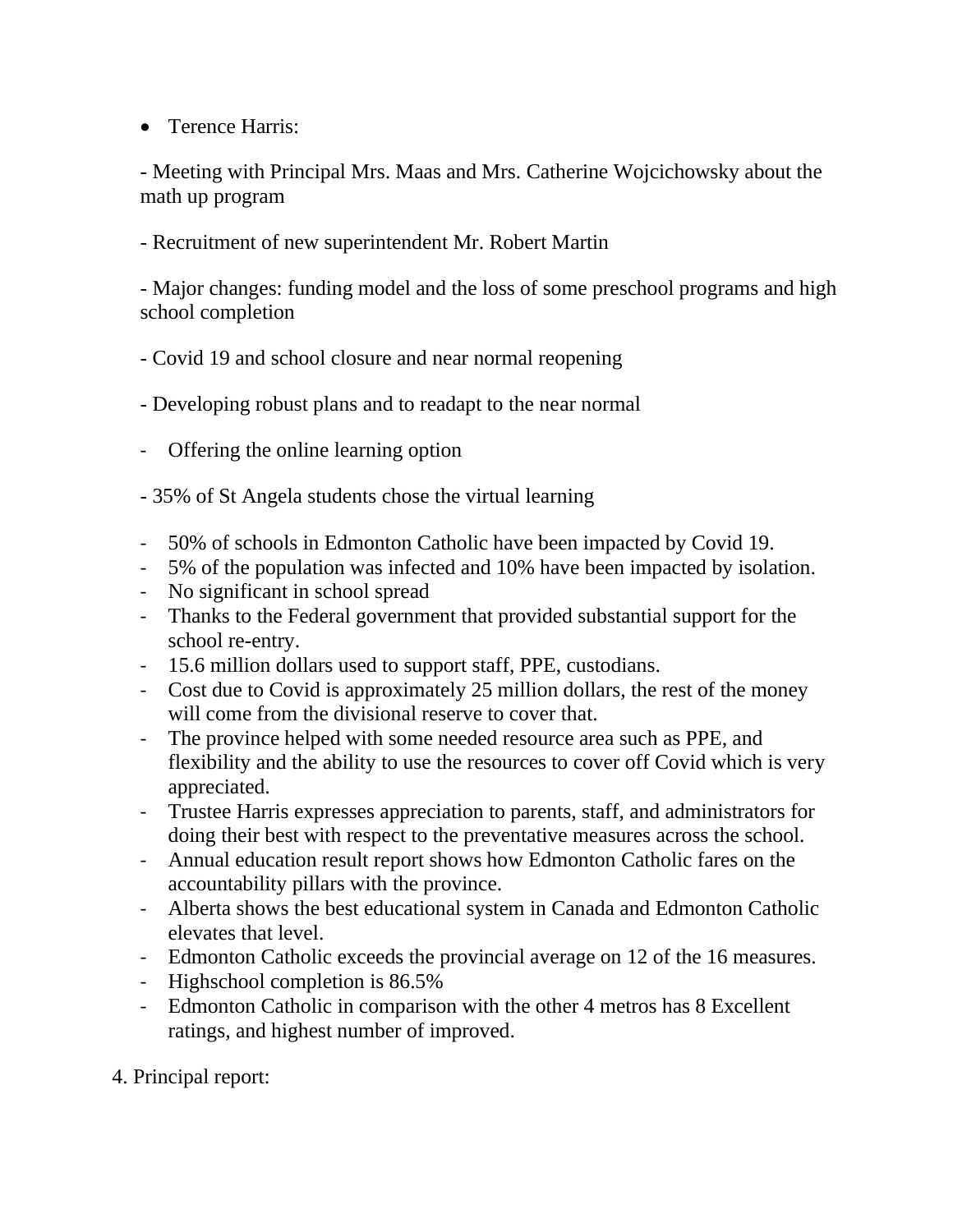- Mrs. Maas thanked John, Jolene, and Terrance for their participation.

• Areas to Celebrate:

- District Satisfaction Survey Students Grades 4-6 (covered religious celebrations at school, importance of Prayer, Respect other cultures and religion, teacher's expectations, and use of technology tools.)

- District Satisfaction Survey Parents (covered developing academic skills literacy and numeracy, religious celebrations, quality of education, and students learning to their best ability)

• Areas to Target for Growth:

- District Satisfaction Survey Students Grades 4-6 (covered students know how to reach out for help, learning using technology, safety in the school building, and students' behaviours handled fairly.)

- District Satisfaction Survey Parents (covered satisfaction with the information and resource accessibility, how the parents' input is valued, additional support for children when needed, how parents feel about being welcomed at school, and level of satisfaction to access information about activities at school).

• Accountability Pillar summary:

covered different categories such as Safe and caring school, student learning opportunities, student learning achievement grades k-9: St Angela has a very good evaluation overall.

- Safety:
	- Lockdown Practice update: new automated system at school, push up bottom, lights flashed outside. New protocol will involve parents.
	- Covid re-entry plan update, check website on regular basis. No positive Covid cases at St Angela
- Upcoming events: (Mrs. Carol Dunford)
	- Virtual book fair: Nov 30 to Dec 07, link on website and google classroom. Wednesday free shipping for all book orders
	- Christmas Concert: virtual, Mrs. Moor is preparing it for Dec 16 each class separately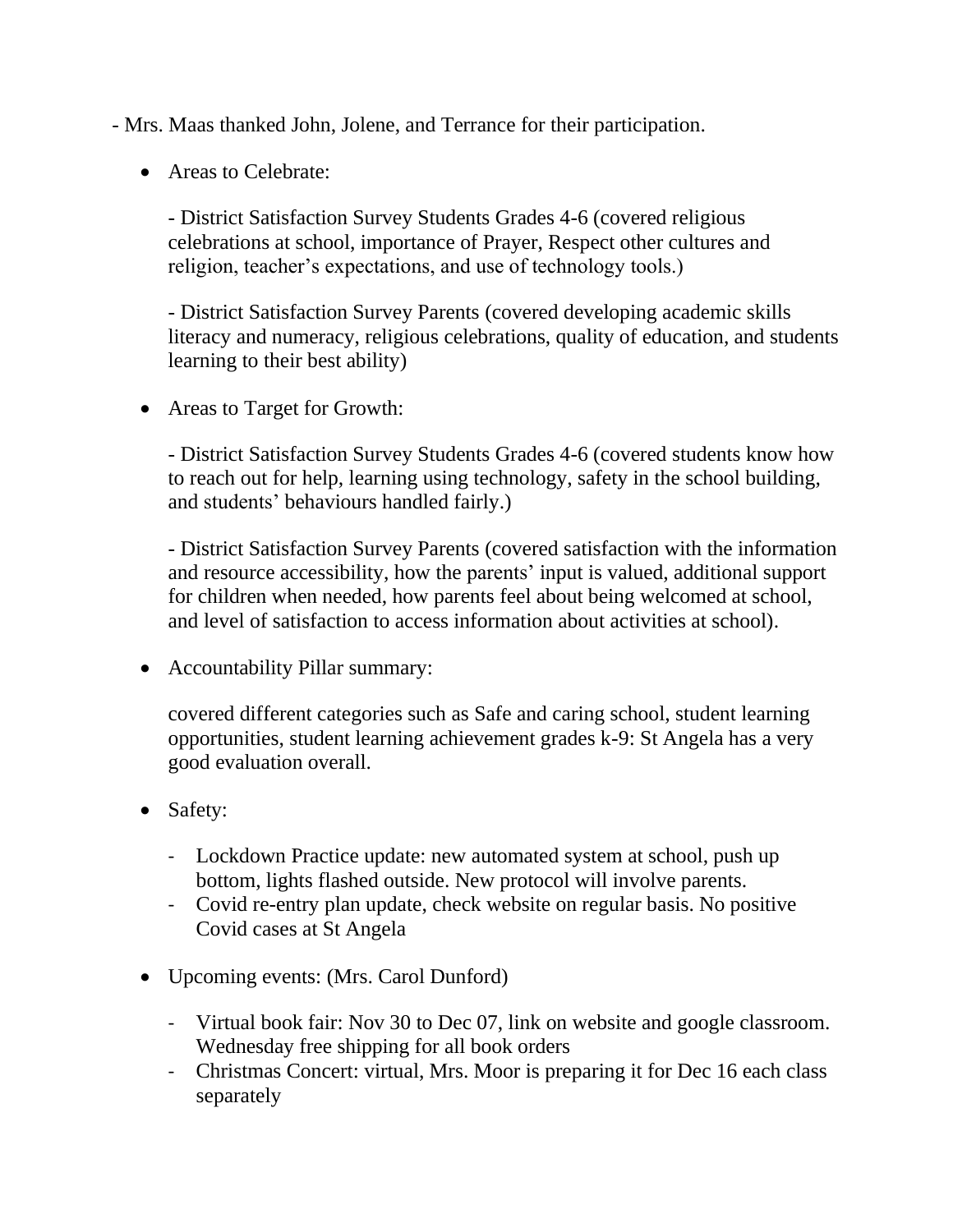- Advent Celebration: Mon Nov 30 Teams link the launch of Advent season virtually. After that date, it will be celebrated in the classrooms.
- We care Challenge: (Mrs. Maas), raise funds for particular charity, this year it will be the Edmonton Catholic Schools foundation, they provide funds for schools for special projects and to families in need. The plan is to do popcorn and pajamas on Dec 17 which is a Thursday before going for Christmas holiday. Donations can be made powerschool.

#### Questions:

- Jillian: Mrs. Rudolski (music teacher) is back on part time basis. Mrs. Chapman and Mrs. Moor will continue till January to help Mrs. Rudolski with the transition, Mrs. Chapman is the dedicated music teacher sub. Mrs. Moor will move to another position in the district.

- Budget for we care challenge, can not be determined because of Covid situation.

• School budget: 95% of the school budget covers salaries, and 5% to cover learning resources, printing costs, building maintenance and other supplies

4. Correspondence / playground grants (unfinished tarmac)

- James: would it be a large pavement on the other side?

- Mrs. Maas: there was no intention to do both sides at the same time, the 1<sup>st</sup> one cost around 50 thousand dollars to do. The grant for the other side is suspended due to covid, it would cost 70 thousand dollars. If school council find that it is a priority, then the school division might match the price. It all depends on the list of priority.

- James: it is nice to finish with the playground work.

- Mrs. Maas will explore more on the tarmac and the playground issues.

-James: playground should be definitely done.

- James: casino fund pending. Received a phone call from the lady who issued the fund for the park, asking about the final report (due date Nov 24).

- Jillian: Next meeting we will have clarifications on the tarmac.

- James: Dona Emsley, former casino events coordinator, will get back to James with all the information post the casino, she organises the fund gift cards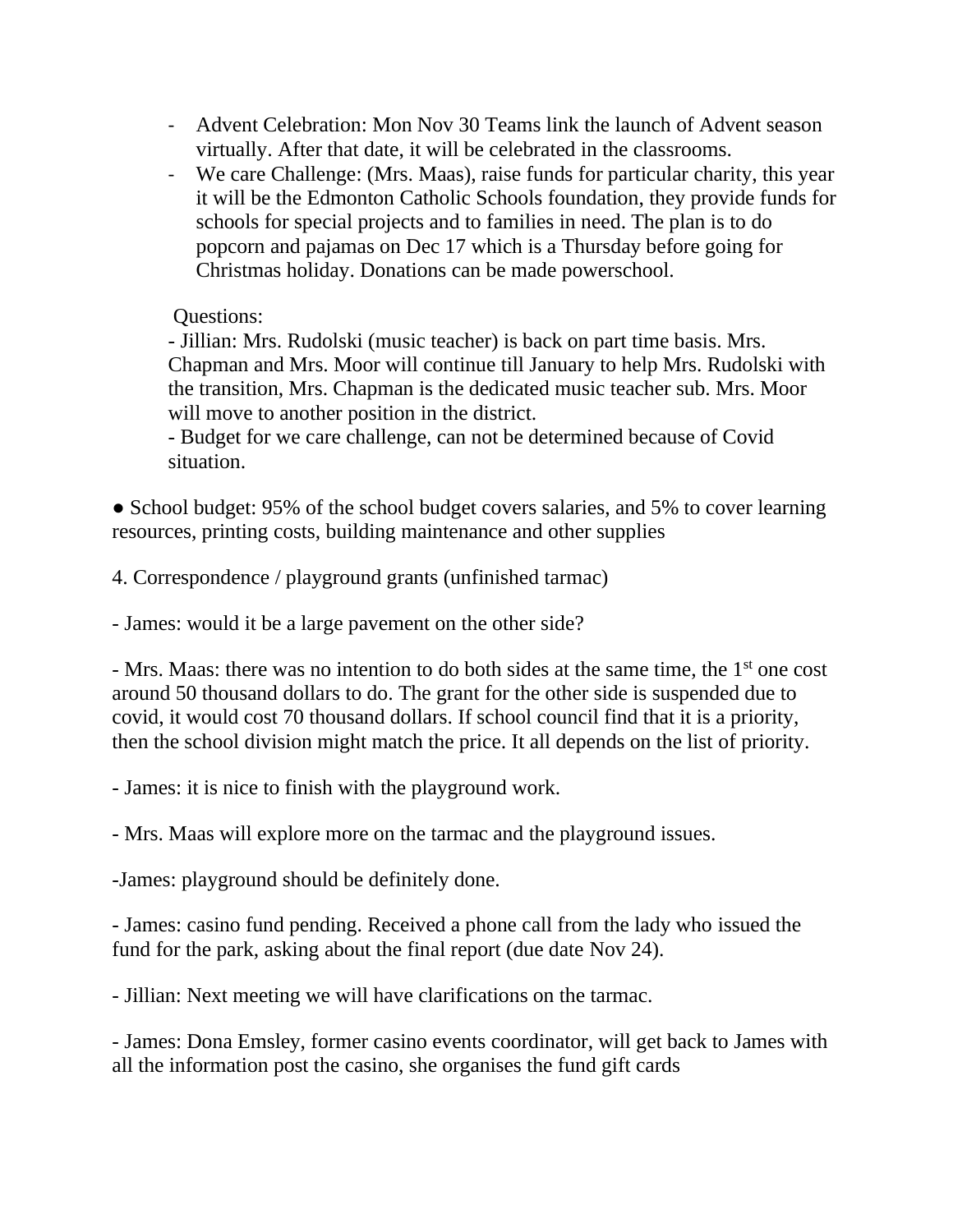4. Approval October 05, 2020 Minutes

- motion to approve the Minutes: James motion to approve the minutes and Stephanie second and all in favor

- 5. Upcoming events: Christmas Hampers
- Providing families in need with gift card because of Covid.

- Set a budget of \$700 for Christmas Hampers pending on the discovery of number of families that requires such hampers

- 6. Treasurer's Report: Stephanie Garcia
- Balance of \$6631.45
- 7. Fundraising ideas: (Christmas gift cards and M&M)
- virtual coupon book?? For next year
- 8. Vacancy for Classroom Representative
- no names yet
- 9. Old Business
- all covered
- 10 New Business: Classroom photos
	- Contact Lifetouch to make a collage classroom photo that should come from the school admin.
	- Coming after Christmas

11. Next meeting dates:

- January 20, 2021
- March 17, 2021
- May 19, 2021

Miscellaneous:

- Troubles with the school voice mail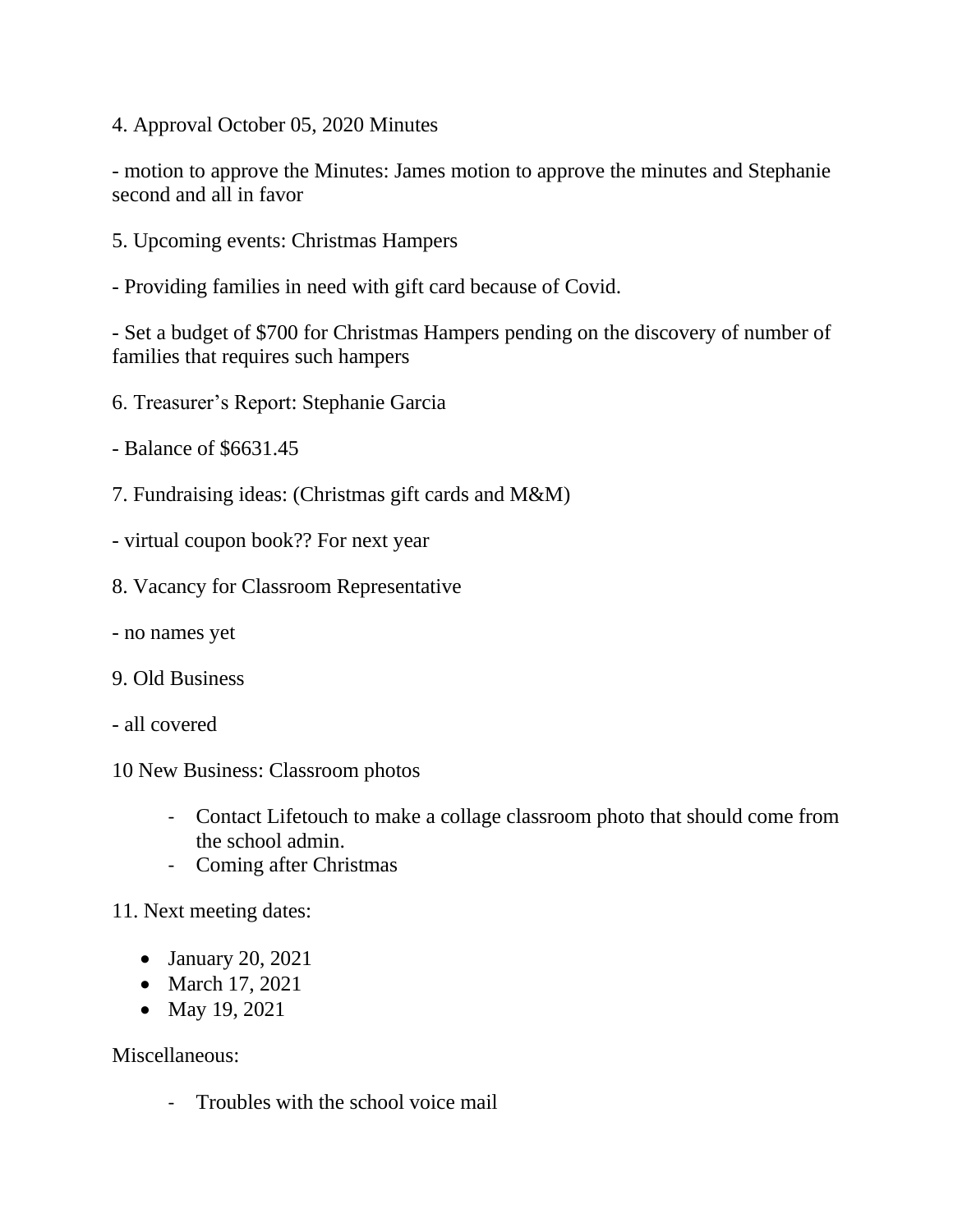Meeting ended at 7:40 pm

# **St. Angela Society Meeting Nov 25, 2020**

### Call to Order

- 1. Approval of meeting minutes
	- All Motion to be approved (James), Stephanie second
- 2. Treasurer's Report Stephanie Garcia
	- \$61,461.87 balance, there is:
	- \$20.000 for the playground contribution
	- \$2063.83 field trip, books
	- \$39,398.04 current balance
- 3. Casino Update
	- Next meeting for more information
- 4. Old Business
	- None
- 5. New Business
	- Grade 4 Bibles cost \$793.36 **(on hold next meeting)**
	- Faith day "Through Mary's Eyes" (virtual), on January cost \$800.00 **Approved**
	- Materials to Christmas ornaments \$150.00 **Approved**
	- Popcorn \$80.00 **Approved**
	- Badminton poles \$462.25 **Approved**
	- 18 Lacrosse racquets \$486.00 **Approved**
	- Badminton birdies \$70.00 **Approved**
	- 40 Pinnies \$ 241.50 **(on hold next meeting)**
	- Boomwhackers \$120.25 **Approved**
	- Drumsticks \$115.00 **Approved**
	- Drumming buckets \$126.00 **Approved**
	- Egg shakers \$35.00 **Approved**